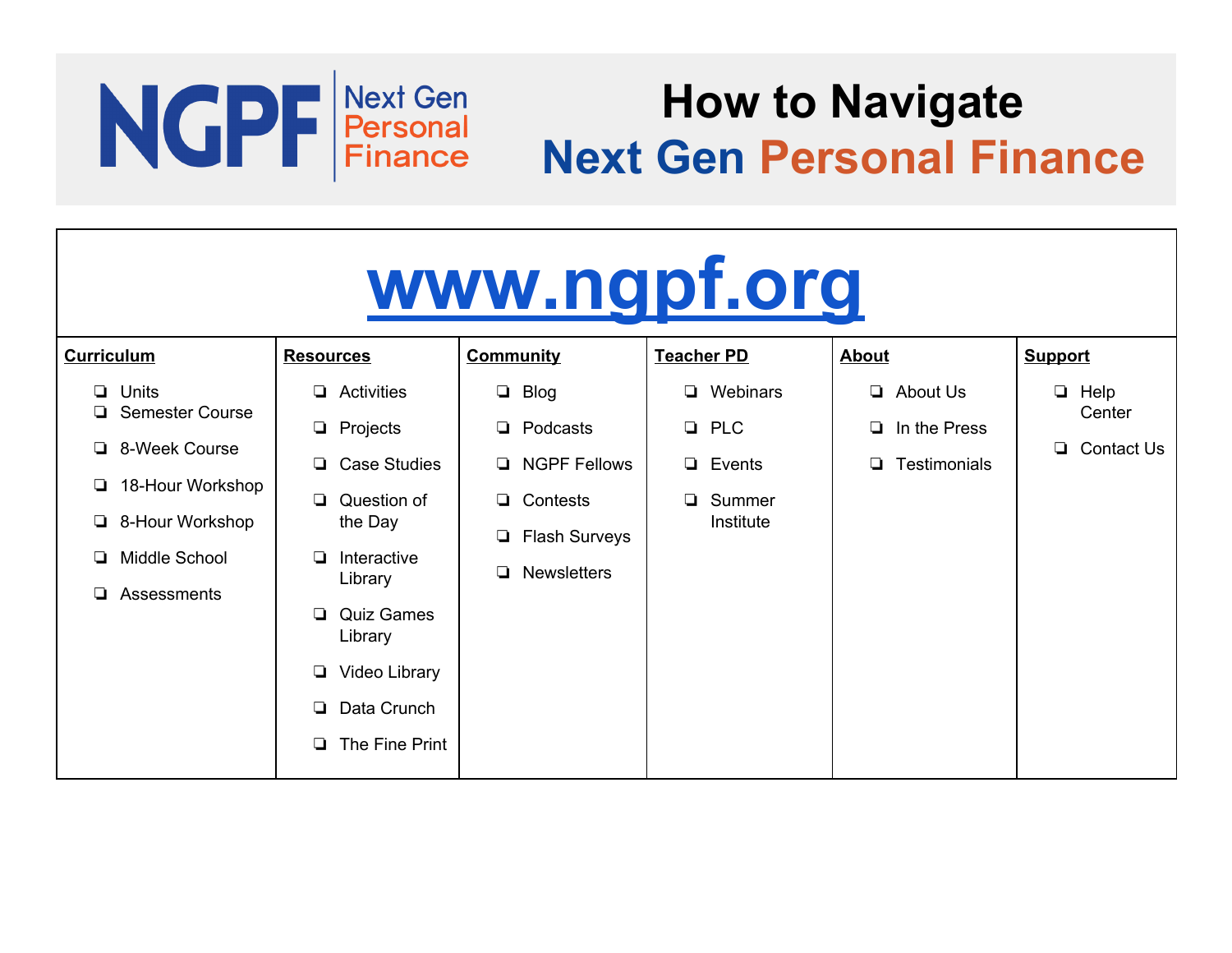| NGPFI                                                                                                                                                                              | <b>Next Gen</b><br><b>Personal</b><br><b>Finance</b>                                                                                         |                                                                                                                                                                                                                           |
|------------------------------------------------------------------------------------------------------------------------------------------------------------------------------------|----------------------------------------------------------------------------------------------------------------------------------------------|---------------------------------------------------------------------------------------------------------------------------------------------------------------------------------------------------------------------------|
| 1. Data Crunch - Skim the Data Crunch<br>resources and find a question that might<br>help your students see the value of higher<br>education.                                      | 2. Video Library - Find a video about<br>careers that you think will be beneficial for<br>your students.                                     | 3. Case Study - Which NGPF Case Study<br>might help your students who are in the<br>process of choosing a college?                                                                                                        |
| 4. Question of the Day - Find a Question<br>of the Day [Paying for College unit] that<br>you could use to impress upon your<br>students the importance of completing the<br>FAFSA. | 5. Interactive Library - What Interactive<br>could you use to help your students<br>understand the link between education<br>and employment? | <b>6. Activity - Which Soft Skills Activity</b><br>would be most valuable for your students?<br>[Hint: Go to Resources, select Activities,<br>then select Career Box]                                                     |
| 7. Lessons - You want to help your<br>soon-to-be high school graduates with<br>budgeting while in college. Which lesson<br>might help you accomplish that goal?                    | 8. Project - Which Project from the Career<br>unit could supplement your curriculum?                                                         | 9. Teacher Account - Looking for<br>Answer Keys? Register for a Teacher<br><b>Account to access NGPF Assessments</b><br>and Answer Keys.<br>[Hint: Go to www.ngpf.org and click on<br>Create FREE Account in upper right] |